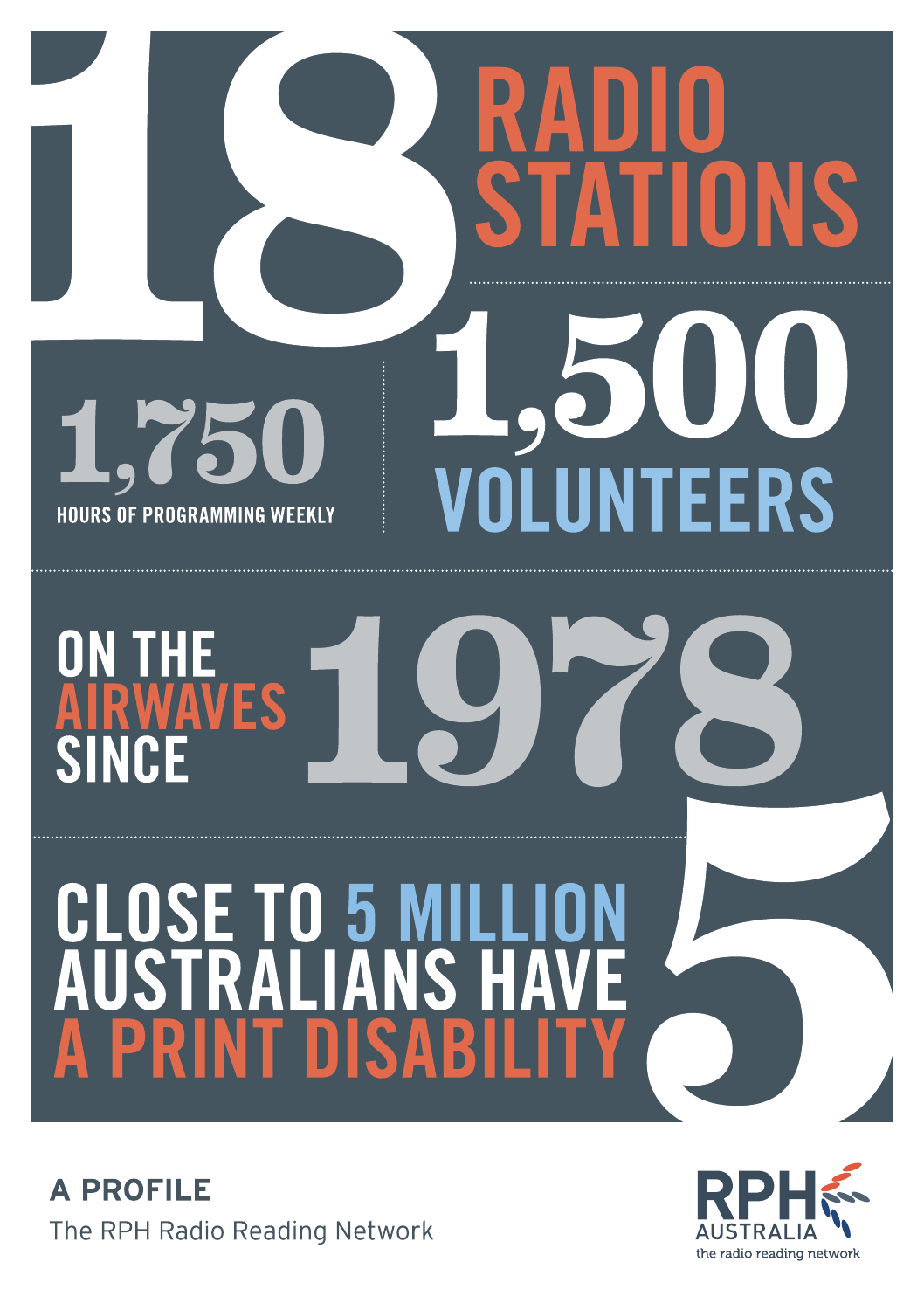| welcome                     | 1                |
|-----------------------------|------------------|
| who we are                  | $\boldsymbol{2}$ |
| what we do                  | 3                |
| our community               | $\overline{5}$   |
| tune in to RPH              | 6                |
| our audiences               | 9                |
| getting your message across | 10               |
| sponsor RPH                 | 11               |
| about RPH Australia         | ibc              |

Published by RPH Australia Cooperative Ltd. ABN 99 882 516 319 PO Box A840, Sydney South NSW 1235

T: 1300 710 440

E: admin@rph.org.au W: www.rph.org.au

RPH Australia is a not for profit cooperative, registered in NSW.

August 2014

# contents welcome

Imagine your life if you couldn't read print.

From the daily newspaper first thing in the morning to the favourite book which puts you to sleep at night, your day would be *very* different.

The RPH Australia Radio Reading Network works to fill this gap.

The 18 radio reading services across the RPH Network provide access to a wide range of current print media - newspapers, magazines and books - for Australians who rely on 'alternate format' news, lifestyle and recreational reading.

As Australia's Disability Discrimination Commissioner, as well as one of the 4.7 million Australians with a print disability. I very much welcome this service.

Now available in all state capital cities, Canberra and many regional areas, the RPH Network plays an important role: it keeps Australians with a print disability in touch with what is going on, including them within the social, political, economic and cultural life of Australia.



When you're browsing the newspaper tomorrow, think of me and the many others who can't.

Every Australian owes a debt of gratitude to the volunteers and staff across the RPH Network for the marvellous work that they do.

I welcome you to this profile of the RPH Network and encourage you to read more details inside.

Graeme Innes, AM Australia's Disability Discrimination **Commissioner** 2005 - 2014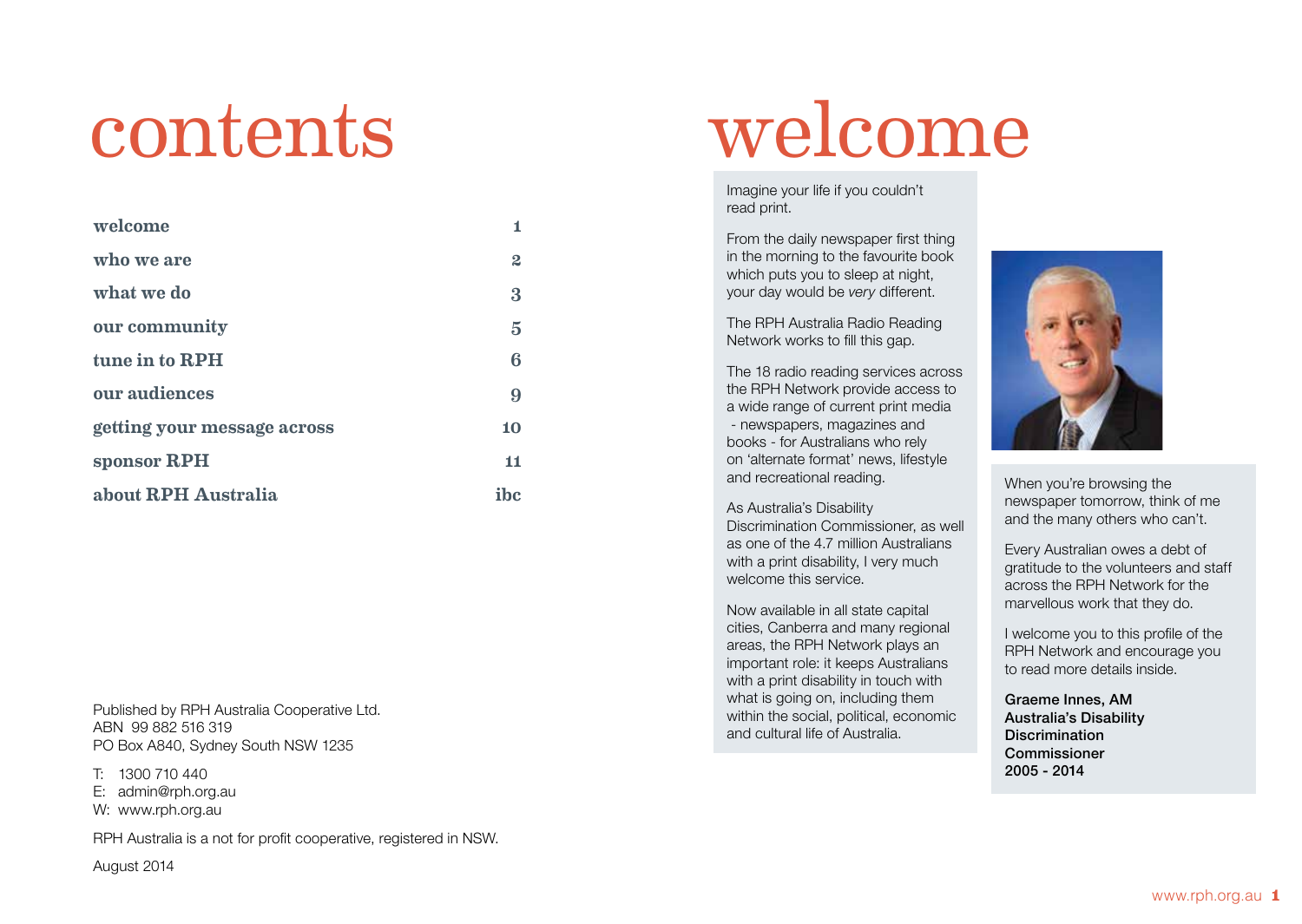# $\frac{who}{w}$  who what we are

# A National Radio Reading Network

The RPH Australia Radio Reading Network (RPH Network) plays a unique role in the Australian media landscape, offering 'alternate format' (spoken word) access to print media for those with a print disability.

RPH radio reading services read high turnover print and online media, such as daily national, state and local newspapers and magazines, on air.

The RPH Network is also a cooperative media partner, broadcasting important government information and other announcements to difficult-to-reach print disabled audiences around Australia.

Currently, almost 4.7 million Australians – or 22% of the population – live with a print disability, which can include literacy issues, learning disabilities, vision impairment and physical disabilities. Created in 1978, RPH radio services are part of the not for profit community broadcasting sector.

The RPH Network consists of 18 AM/FM radio services around Australia, as well as digital radio services in the five mainland capitals (for details, see back cover).

The RPH Network operates with the assistance of 1,500 dedicated volunteers.

*"… a special radio communications service for the blind and other people with reading difficulties. The service will present programmes which are not provided in depth by existing stations, including readings of feature articles and book serialisation, as well as the transmission of information of special relevance to print-handicapped people."*

> The Hon. Tony Staley MP Minister for Post & Telecommunications, 1978

# Providing Access & Inclusion

Australians with a print disability have the same right and need for ready access to daily print media as other Australians.

Access to in-depth analysis of issues in the print media often underpins informed opinions and decisions, facilitating full participation in the cultural, economic, political and social life of Australia.

Broadcasting to 70% of the Australian population, the RPH Network provides this access by combining the depth of print media information with the immediacy and ubiquity of radio.

By helping to ensure that critical information reaches audiences with a print disability, the RPH Network serves as an important policy enabler for disability services at all levels of government.

To serve Australians with a print disability right around the country, the RPH Network is working to extend the geographic reach of RPH radio reading services through streaming and podcasting.

The RPH Network is also actively facilitating the take-up of RPH programs on general community radio stations that are located in parts of regional Australia beyond the reach of the RPH Network.

# RPH Volunteers

RPH Network stations operate thanks to teams of dedicated volunteer broadcasters, overseen by a small complement of paid staff.

There are 1,500 trained RPH volunteers nationally. They all meet rigorous selection criteria and undertake ongoing specialist training.

RPH volunteers come from diverse backgrounds, but all are committed to giving back to the community.

*"RPH programming overwhelmingly depends on volunteers and includes readings from newspapers, periodicals and novels as well as information on topics ranging from local events and activities to travel, science, health and sport."*

Senator the Hon. Gareth Evans, Minister for Transport & Communications, 1988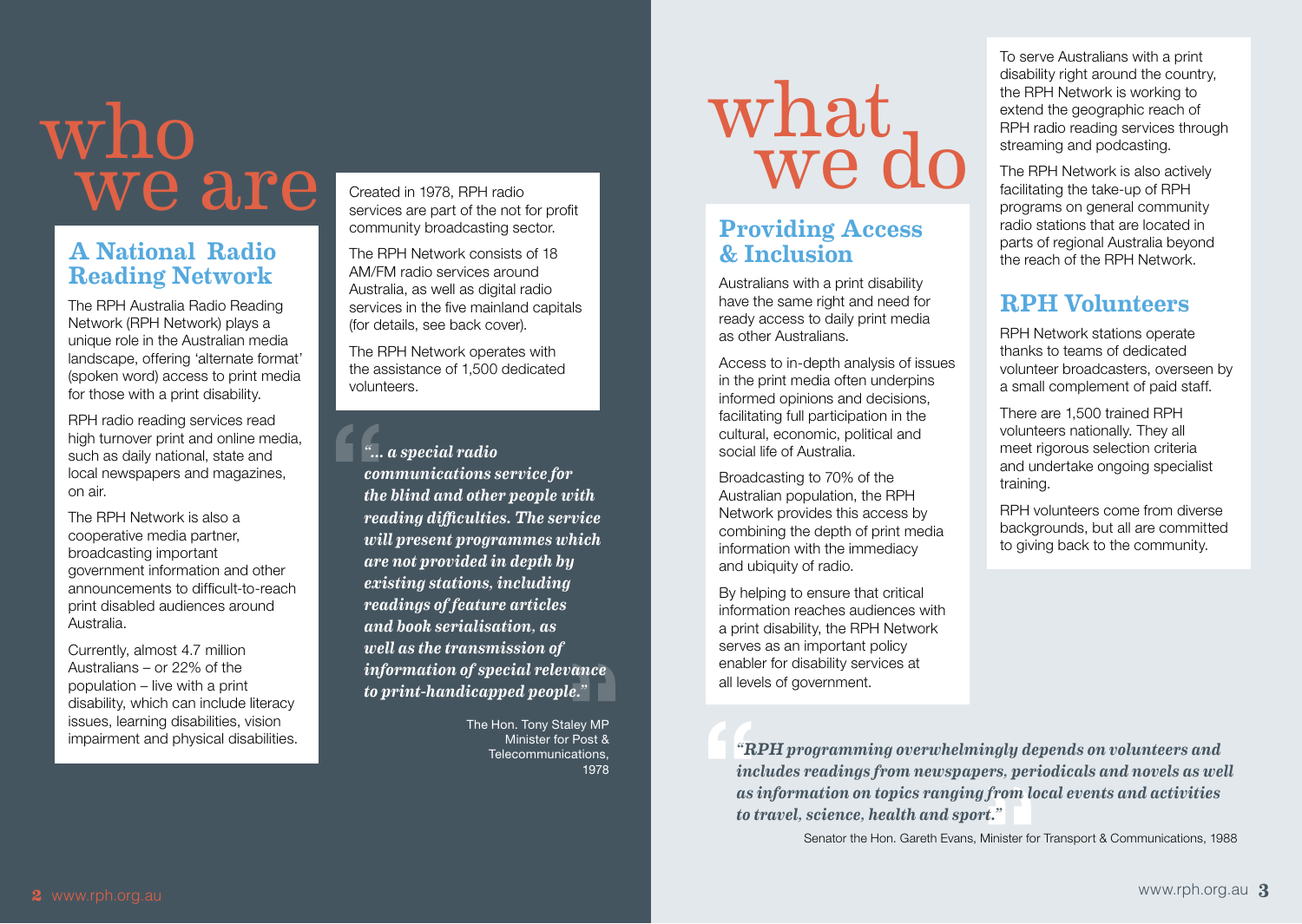# **\***<br>**\***<br>**\***<br>**\***<br>**\***<br><br><br><br><br><br><br><br><br><br><br><br><br><br><br><br><br><br><br> Keep up to date with RPH

# our<br>community

## What is a Print Disability?

As community broadcasters, RPH Network members are licensed to serve a particular community of interest: Australians with a print disability.

Today, 4.7 million Australians – or 22% of the population – live with a print disability.

Generally speaking, a print disability encompasses:

- Literacy issues including the ability to speak but not read English
- Vision impairment including total and partial vision loss
- Learning impairment including certain forms of dyslexia
- Physical impairment such as quadriplegia, severe arthritis or Multiple Sclerosis.

The many diverse causes of print disability mean that it takes no 'typical' form.

Those with a print disability may not identify as such, given that it is often one facet of a wider impairment.

Older people are significantly more likely to develop a print disability as a consequence of ageing.

Cochlear implant recipients also benefit from RPH programs. They learn to relate spoken sounds with the words they represent by reading along as they listen to RPH broadcasts of the daily newspaper.

Students of English as a second language find RPH broadcasts helpful for a similar reason. By reading the newspaper as they tune in to RPH's alternate format programming, they match the sounds with the written words and learn spelling, pronunciation and spoken emphasis.

*"Australia's print handicapped population consists of people who through age, disability or literacy problems are unable to physically handle books and newspapers or otherwise read or comprehend written material."*

> Federal Department of Communications Review, 1986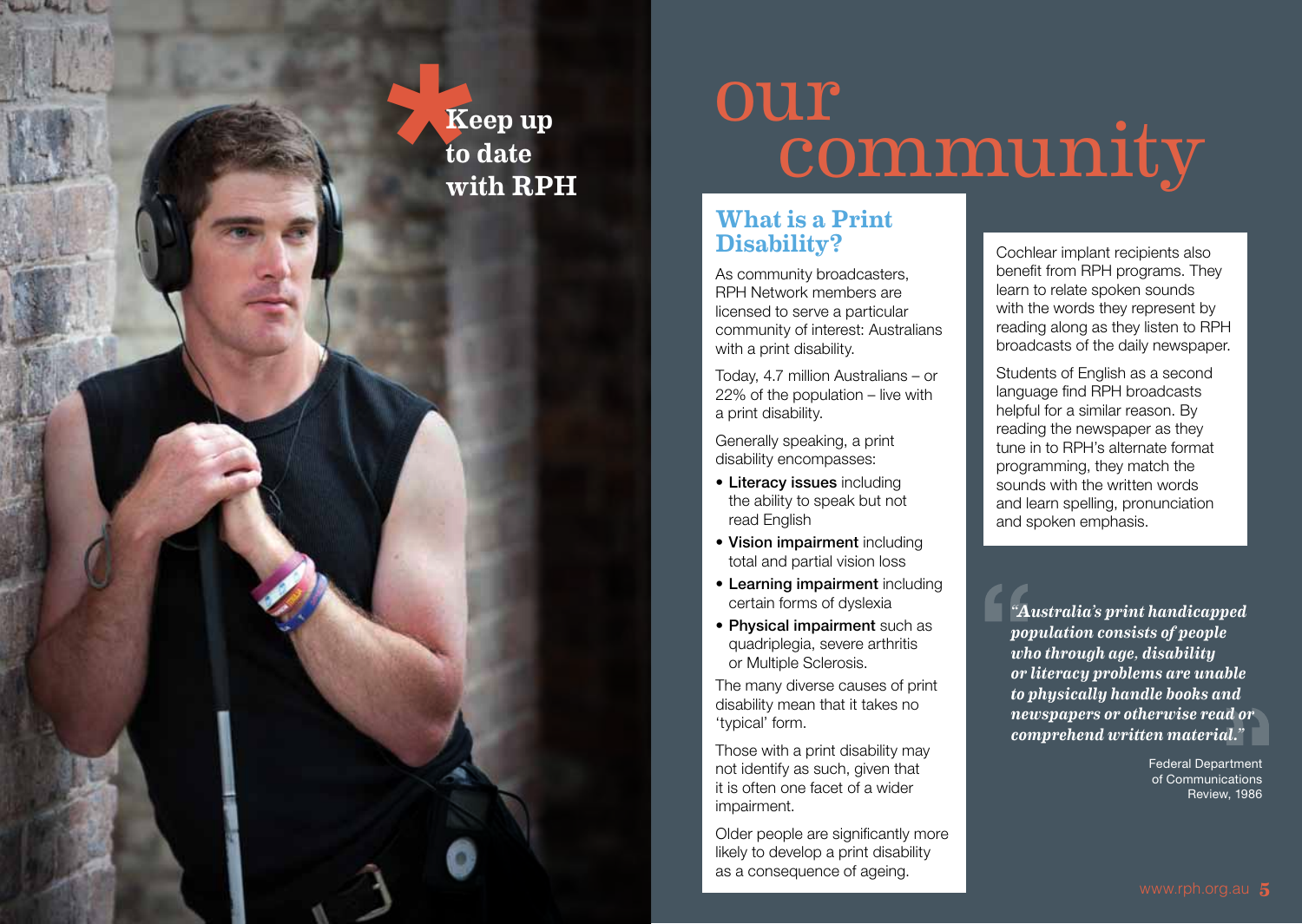

# tune in  $\frac{\text{number of length}{\text{RPH Programs}}}$ to RPH

The RPH Network broadcasts 1,750 hours of specialist RPH programming and information segments each week.

All RPH programs comply with an established *RPH Protocol*, which ensures that the material broadcast is of particular relevance to, and meets the information needs of, Australians with a print disability.

Trained volunteer staff prepare and read from a broad range of national, state and local newspapers and other high-turnover print materials, including magazines. They also serialise books for broadcast.

The RPH Network broadcasts important information segments, including government information, assisting Australians with a print disability to participate fully in Australian social, political and economic life.

### **General Programming**

Broadcasts articles from particular publications:

- **→ The Australian**
- Q *Australian Financial Review*
- **→ The Sydney Morning Herald**
- **→ The Age**
- **→ The Telegraph**
- **→ The Advertiser**
- **→ The Canberra Times**
- **→ The West Australian**
- **→ The Courier Mail**
- **→ The Mercury**
- **→ The Guardian**
- **→ Time Magazine**
- **→ The Women's Weekly**
- **→ New Idea**
- **→** Home & Garden
- **→ Men's Health**

# **Subject Based Programming**  Broadcasts articles selected from

diverse sources on particular topics:

- **→ Cinemascope**
- **→ The Cookbook Show**
- **→ Galleries & Gardens**
- **→ Garden Grapevine**
- **→** Good Sports
- **→ The Health Show**
- **→ History Today**
- **→ The Law & You**
- **→ Letters to the Editor**
- Q *Media Talk*
- **→ The Opinion Pages**
- **→ Science News**
- **→ Talking Vision**
- **→ There & Back**
- Q*TV Guides*
- Q *Veterans Affairs*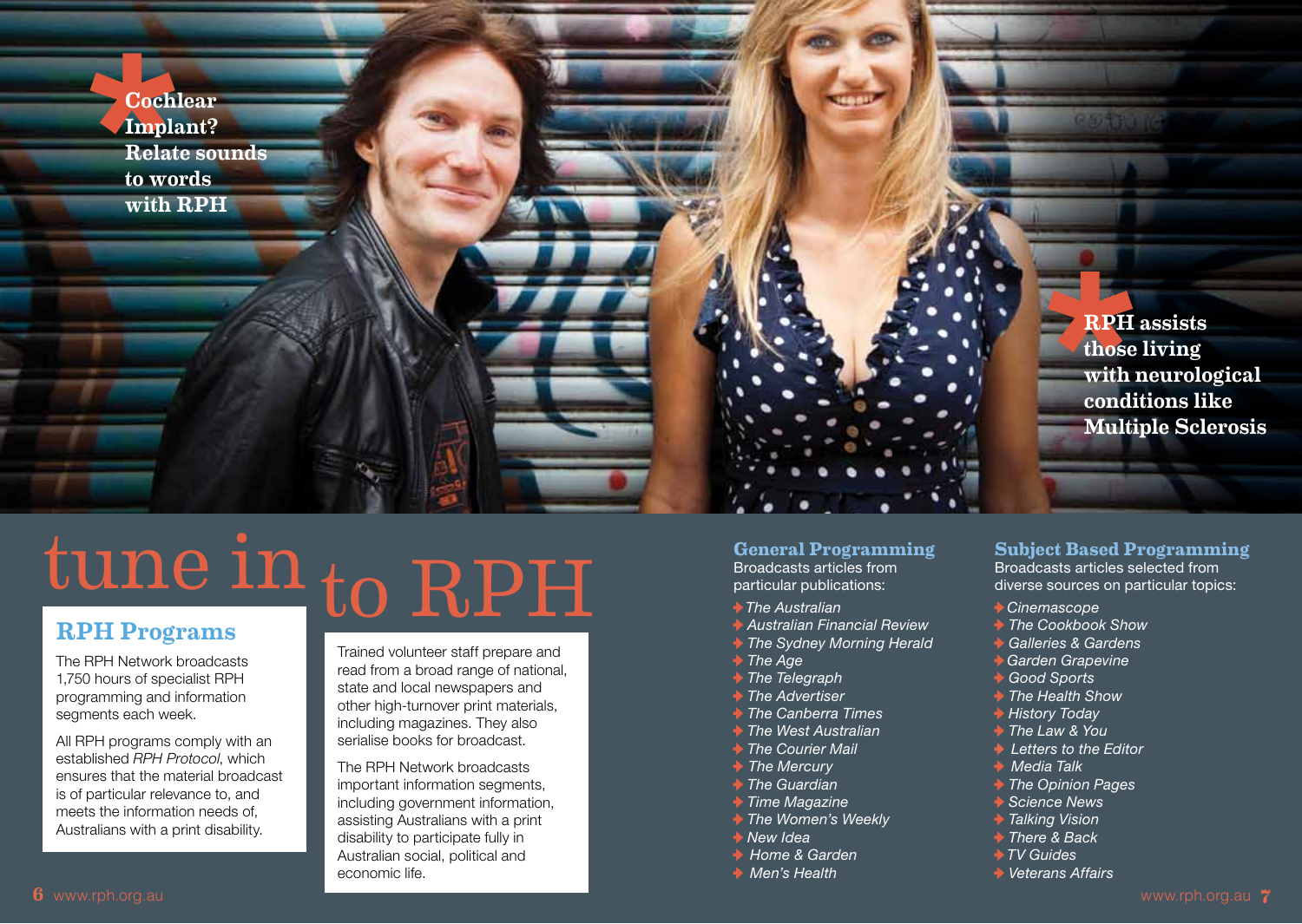

# our<br>audiences

# Foreground Listening

The RPH Network is an important conduit to audiences who are difficult to reach through print, online and other visual media.

RPH audiences engage in 'foreground listening'. Unlike background music, RPH programs are designed to be heard, understood and retained by listeners.

Adherence to the *RPH Protocol*  ensures that content meets the needs of those with a print disability.

RPH programs are presented in a style that is engaging and well-paced, so that important information is communicated accurately to listeners.

# RPH Audiences

RPH programming is designed for broad appeal.

Audience research commissioned by the RPH Network across the different states and territories estimates that between 3 - 6% of the Australian population listens to RPH radio reading services on a weekly / monthly basis.

Given Australia's ageing population, the RPH Network has a strong and growing audience of older people, who are more likely to develop a print disability as a consequence of ageing.

The RPH Network also informs a range of 'eyes busy' listeners, who take the opportunity to stay up-todate with the latest print news and current affairs by tuning into their local RPH radio reading service while on the road or at work.

*"I'm on the road a lot. I listen to RPH in between jobs to catch the main stories from the Sydney Morning Herald."*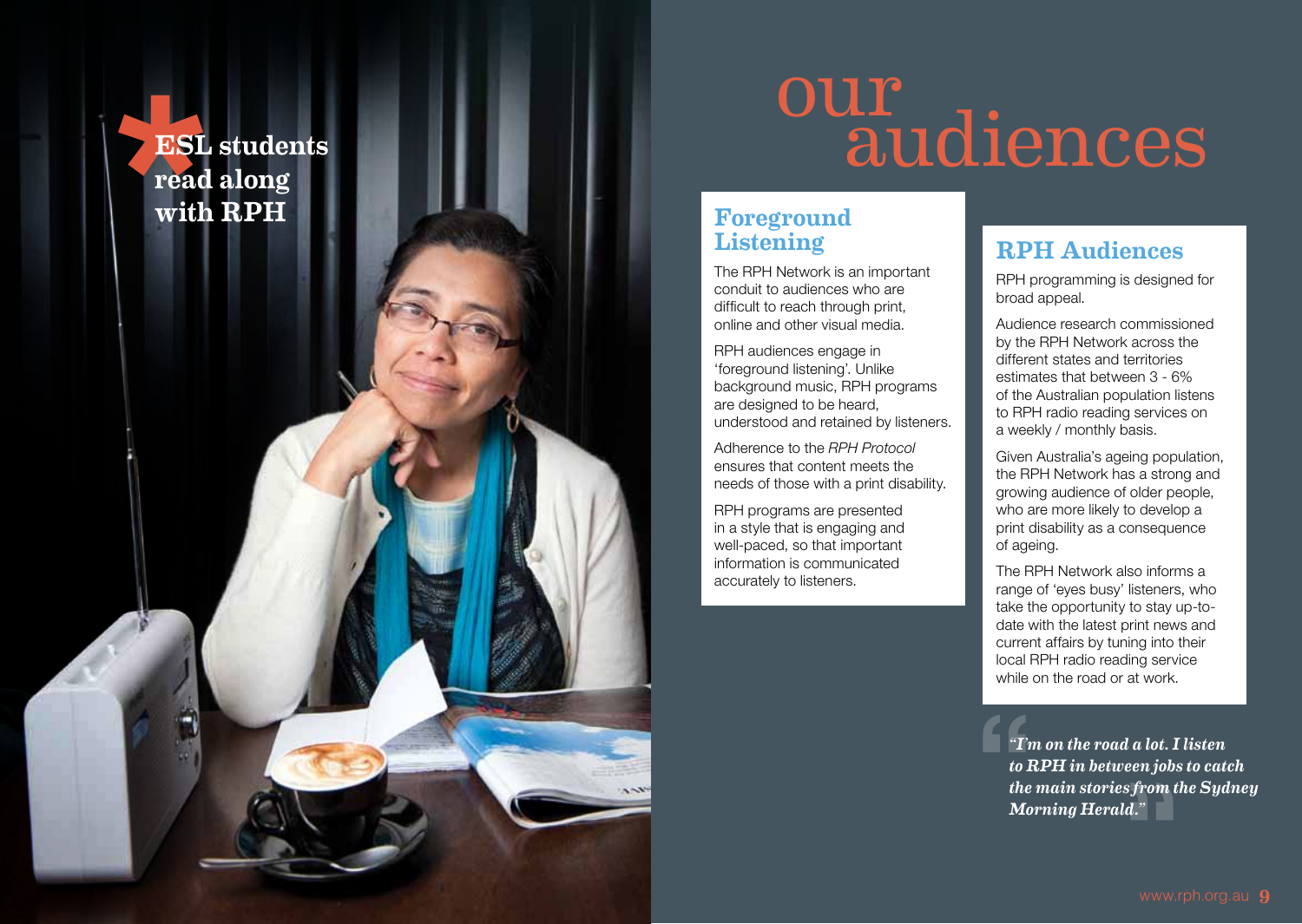# getting across your message Program Sponsorship

# Working with RPH

Community organisations, government and other groups need to communicate with RPH audiences.

The RPH Network broadcasts a wide range of important information through on-air announcements, working effectively with organisations and Federal Government departments and agencies.

Getting important announcements broadcast across the RPH Network can be done in a number of ways:

### Sponsored Information Segments

- Q *Australian Tax Office*  **Infomercial** The RPH Network produces and broadcasts a regular 90 second information segment informing Australians about ATO issues and developments.
- $\rightarrow$  **Talking Clean Energy** The RPH Network produced and broadcast a series of five minute segments bringing important information from the Department of Climate Change & Energy Efficiency to print disabled audiences.

**The West Australian Local** newspaper *The West Australian*  sponsors a one hour broadcast of their newspaper by RPH Perth, six days per week.

## Sale of Airtime

 $\rightarrow$  **Insight for Living** Insight for Living is a not-for-profit organisation that produces and pre-records daily, half hour programs for broadcast on the RPH Network on a fee for service basis.



# Sponsor<br>RPH National RPH

## The RPH National Sponsorship Scheme

In 2004 the RPH Network established its National Sponsorship Scheme (NSS) to facilitate sponsored information segments across the RPH Network.

The scheme is a central booking, production, distribution and invoicing facility for information campaigns and other funded information segments broadcast nationally across the RPH Network.

The RPH Network conducts many successful on-air campaigns for local and national organisations. including federal, state and local governments.

It is recognised by government as an important policy enabler, allowing critical government information to reach those who would otherwise be unable to access it in print or online.

Sponsored segments raise awareness and understanding of issues and developments among RPH audiences.

**To access RPH Australia's National Sponsorship Scheme for your campaign, contact sales@rph.org.au or call 1300 710 440.** 

# RPH Network Funding

The RPH Network is part of the not for profit community broadcasting sector.

In addition to sponsorship income, the RPH Network is funded through:

- • *Federal Government Funding:*  Department of Communications (via the Community Broadcasting Foundation)
- • *State Government Funding:*  RPH Services in NSW, Tasmania & the ACT benefit from recurrent state/territory funding
- • *Philanthropic Grants*
- • *Donations, Bequests & Fundraising.*

**Federal Government funding forms less than 15% of total funding.**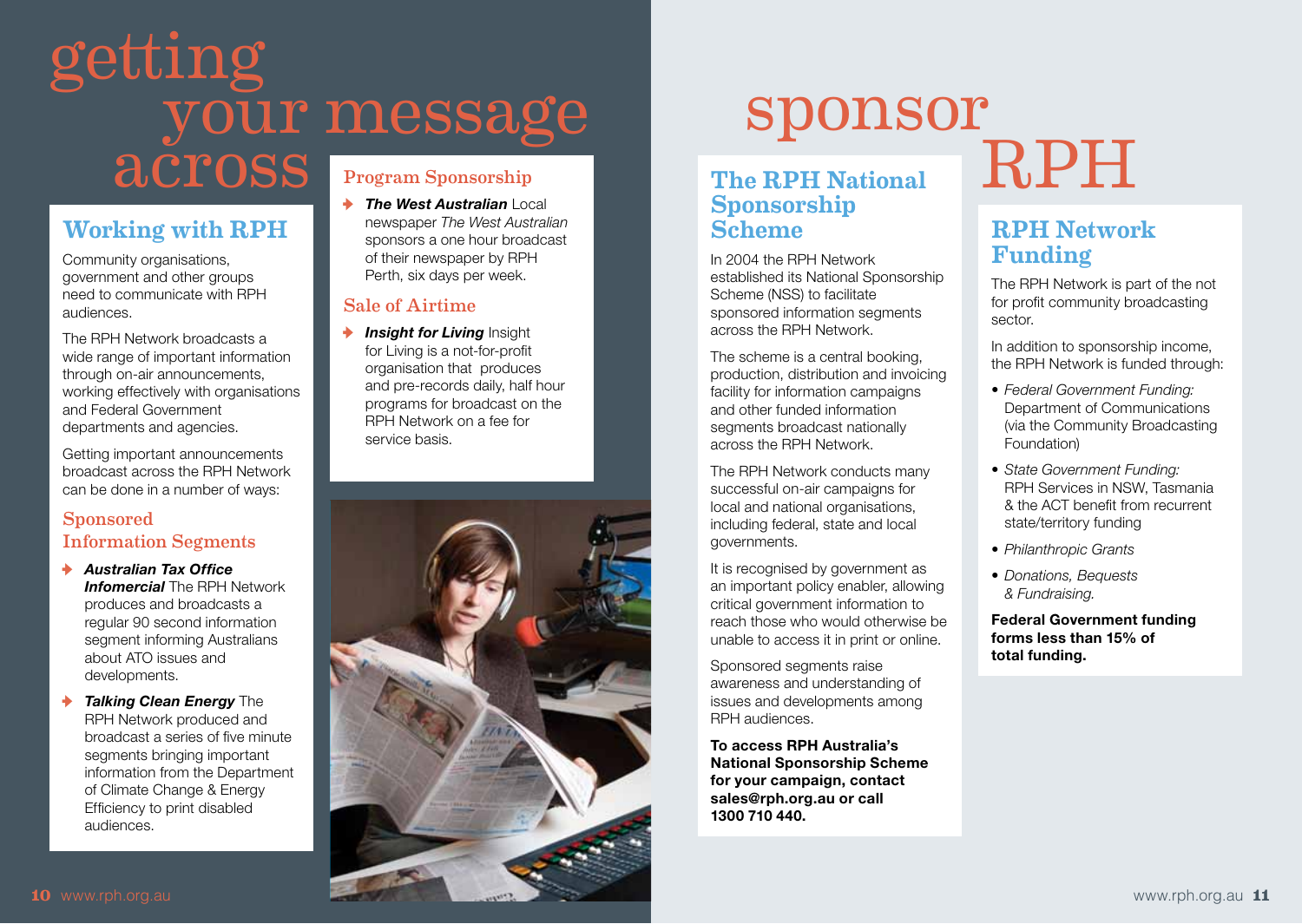

# about RPHAustralia

# A Peak Body

RPH Australia is the national peak body for the RPH Network.

It represents the RPH Network to governments and other stakeholders in advocacy, policy and project management matters.

### Vision

A nation where a print disability is not a barrier to participation.

### Values

Photography by Steven Forrest. Printed on Ecostar, an FSC certified and 100% recycled stock.

Photography by Steven Forrest. Printed on Ecostar, an FSC certified and 100% recycled stock.

**\***

Print

disability can be a

of ageing

consequence

RPH Australia members believe in:

- The rights of people with a print disability
- Excellence in service delivery through collaboration
- The commitment of volunteers in the provision of RPH Services around Australia
- Recognising the input of the community of interest – people with a print disability.

## Mission

To assist members to produce and distribute published print information in alternate format (spoken word) for Australians with a print disability.

We do this by:

- Engaging our target audience
- Developing the full potential of staff and volunteers
- Using a collaborative approach to delivering services across multiple platforms
- Utilising technology to enhance service delivery methods
- Advocating on behalf of members and people with a print disability
- Exploring and implementing appropriate funding and marketing opportunities.